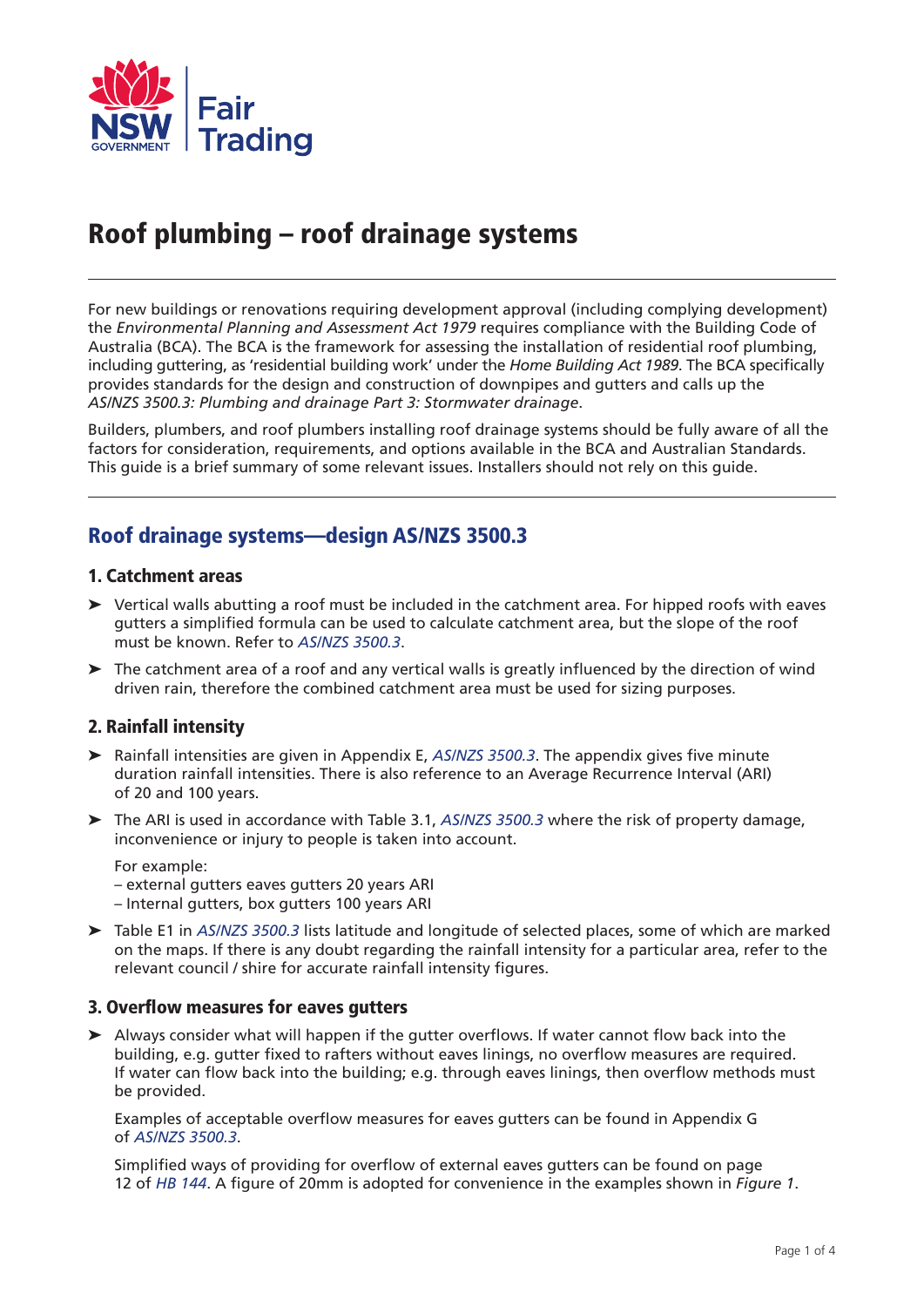*Figure 1: Providing for overflow of external eaves and gutters (20mm)*



Source: HB 114:2003 Figure 1

## Design Example

The following example is shown to illustrate the procedure adopted by *HB 114* to design eaves gutters and downpipes.

A hypothetical house is to be constructed in an area that has an ARI of 130mm/hour. The plan is shown A hypothetical house is to be constructed in an area that has an AM or TS01111111001. The plan is show<br>In *Figure 2*. The roof pitch is 23°. Gutter overflow could cause significant damage, therefore overflow measures are required.

*Figure 2: Design example of house plan FIGURE 4 - DESIGN EXAMPLE HOUSE PLAN*



## Step 1: Determine the 5min/20 year ARI for the locality

From *AS/NZS 3500.* the ARI for this hypothetical house and area is 130mm/hour.

## Step 2: Select eaves gutter and gutter slope

The eaves gutter selected is quad spouting with an effective cross sectional area of 6125mm<sup>2</sup> installed with a slope of 1:500.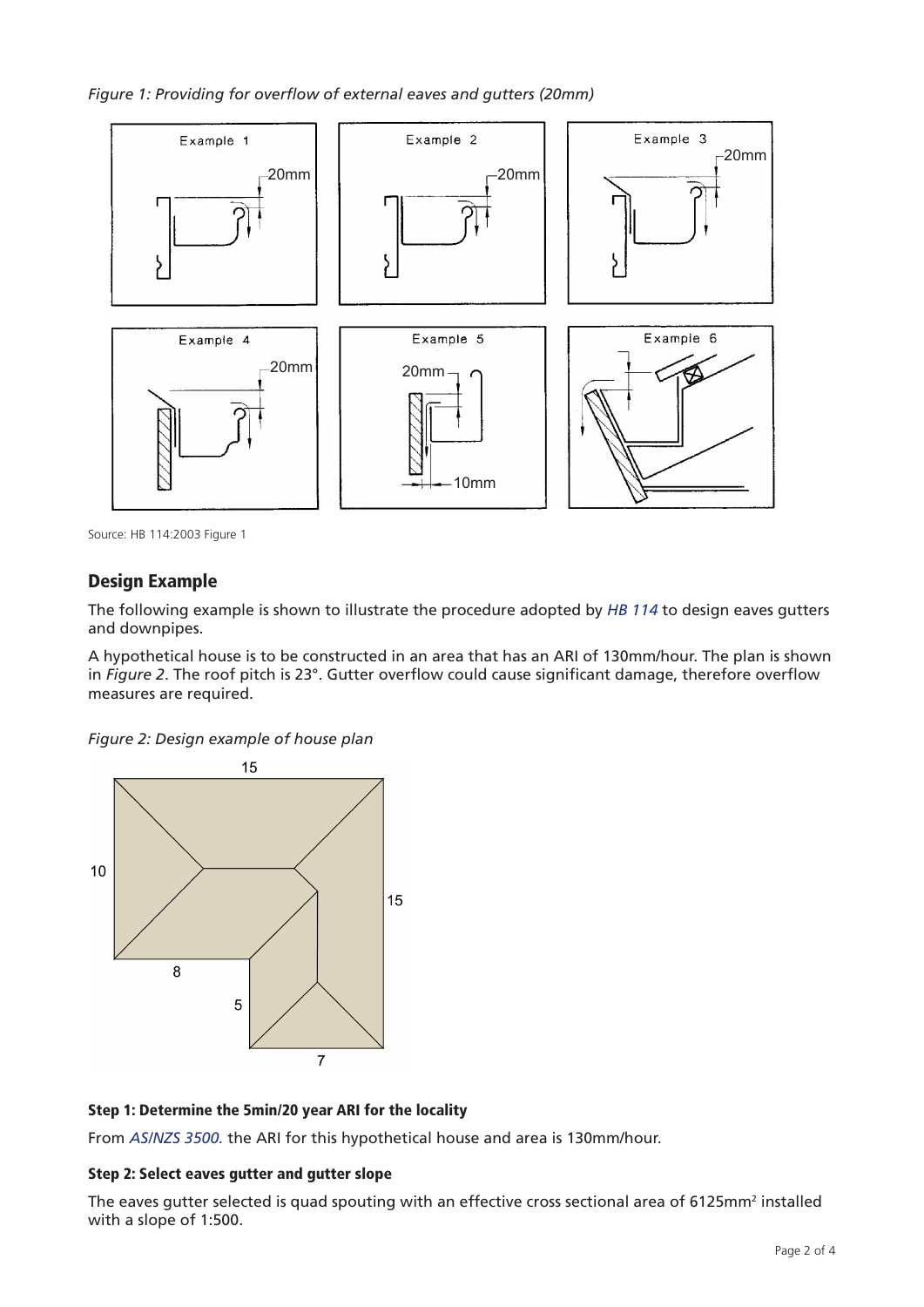#### Step 3: Determine downpipe size

From Table 3.3 in *AS/NZS 3500.3*, the minimum size downpipes compatible with spouting of 6125mm2 cross sectional area (installed at a 1:500 gradient) are 90mm diameter round or 100 x 50 rectangular.

Note that a minimum gradient of 1:500 is preferred.

#### Step 4: Select 100 x 50 rectangular downpipe

From Figure 3.5 (A) in  $\it AS/NZS}$  3500.3, the maximum catchment per downpipe is 47m<sup>2</sup>.

#### Step 5: Determine minimum number of downpipes

To calculate the minimum number of downpipes, divide the roof catchment area by the allowable maximum catchment per downpipe.

#### **Min number of downpipes =**

roof catchment area

allowable maximum catchment per downpipe

= 223.8 47

 $= 4.76m<sup>2</sup>$ 

= Five downpipes are required (round up to the next whole number)

#### Step 6: Determine the average catchment area per downpipe

To calculate the average catchment per downpipe, divide the roof catchment area by the number of downpipes.

#### **Average catchment per downpipe =**

roof catchment area

No. of downpipes

- $= 223.8$ 5
- $= 44.76$ m<sup>2</sup>

#### Step 7: Divide the roof into approximately equal catchment areas and determine downpipe positions

Divide the roof into five catchments and nominate the high points between downpipes (see *Figure 3*).

#### Step 8: Select an overflow method if required

The example building requires overflow measures.

*AS/NZS 3500.3* provides various methods depending on the type of gutter used. For this job select example 1 from Figure 1 in *HB 114* where the gutter is installed with the top of the front bead a minimum of 20mm below the top of the fascia (see *Figure 4*).

Installers must be aware of design requirements, and apply them on the job.